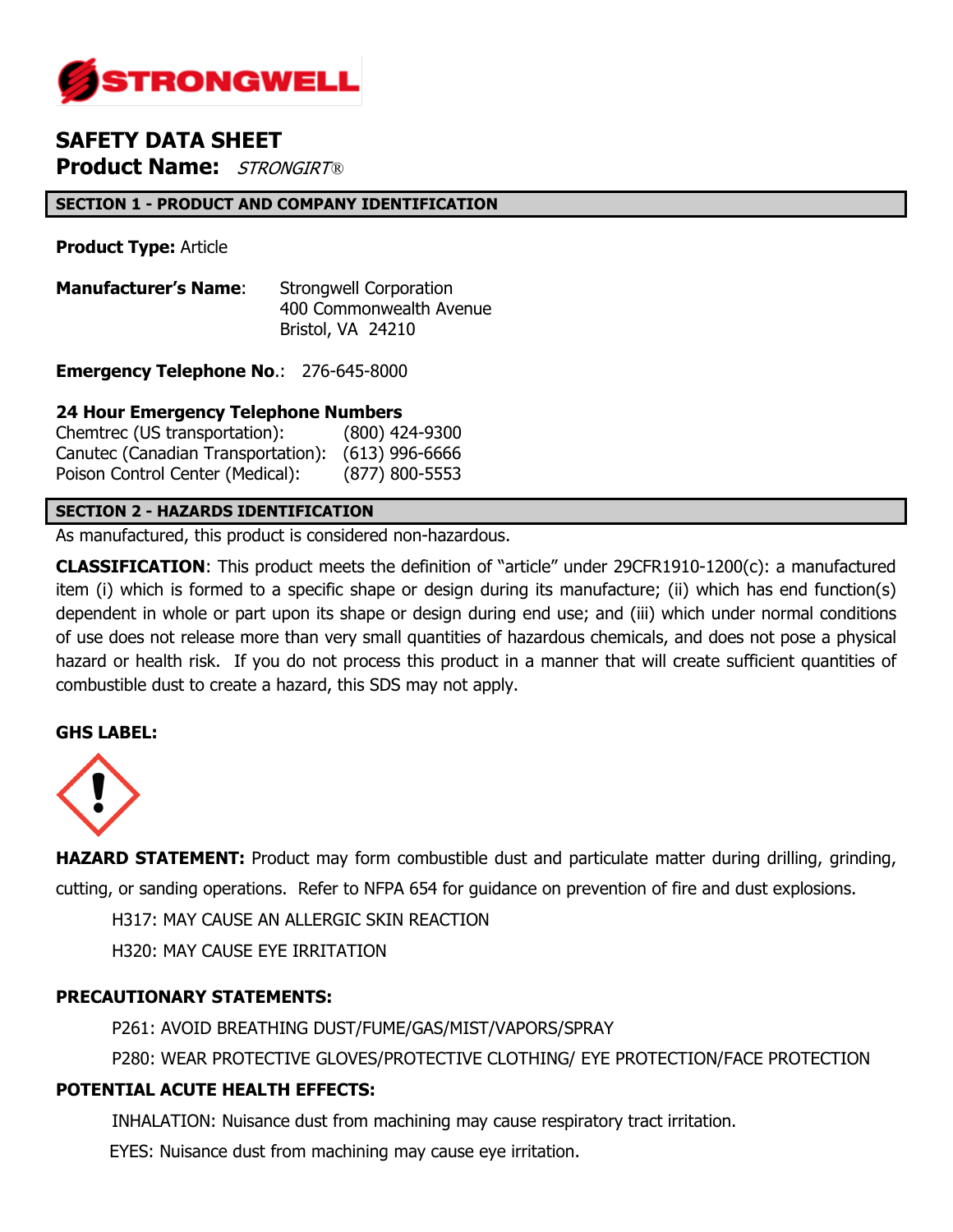

SKIN CONTACT: No effects expected under normal use. Nuisance dust from machining may cause irritation.

INGESTION: Unlikely under normal use.

## **SECTION 3 – COMPOSITION / INFORMATION ON INGREDIENTS**

Fiber reinforced polymer (FRP) products are composed of a mixture of resin, inorganic fillers, pigments, processing additives, and fiberglass reinforcement. During the manufacturing process, the mixture is cured and hardened into a solid, stable material that is non-hazardous when handled properly and in accordance with good industrial hygiene practices.

#### **SECTION 4 – FIRST AID MEASURES**

Not expected to present a significant health hazard under normal, anticipated use. Dust particles from processing may cause irritation.

**EYES:** Do not rub eyes. While holding the eyelid(s) open, flush with lukewarm, gently flowing water for 5 minutes or until the particle/dust is removed. Obtain medical attention if needed.

**SKIN:** Wash with soap and water.

- **INGESTION:** Ingestion is unlikely with normal use.
- **INHALATION:** If exposed to excessive levels of dust, remove to fresh air and get medical attention if cough or other symptoms develop.

#### **SECTION 5 – FIRE FIGHTING MEASURES**

**EXTINGUISHING MEDIA:** Dry chemical, carbon dioxide, or foam.

- **EXPLOSION HAZARD:** Excessive dust buildup (from cutting, grinding or sanding) has the potential to combust.
- **FIRE FIGHTING PROCEDURES:** During a fire, irritating and/or toxic smoke may be generated. Wear full firefighting gear with proper respiratory protection (SCBA).

#### **SECTION 6 – ACCIDENTAL RELEASE MEASURES**

#### **ENVIRONMENTAL PRECAUTIONS**:

Avoid dust generation during processing. Dust should not be allowed to accumulate and may form an explosive mixture in excessive concentrations.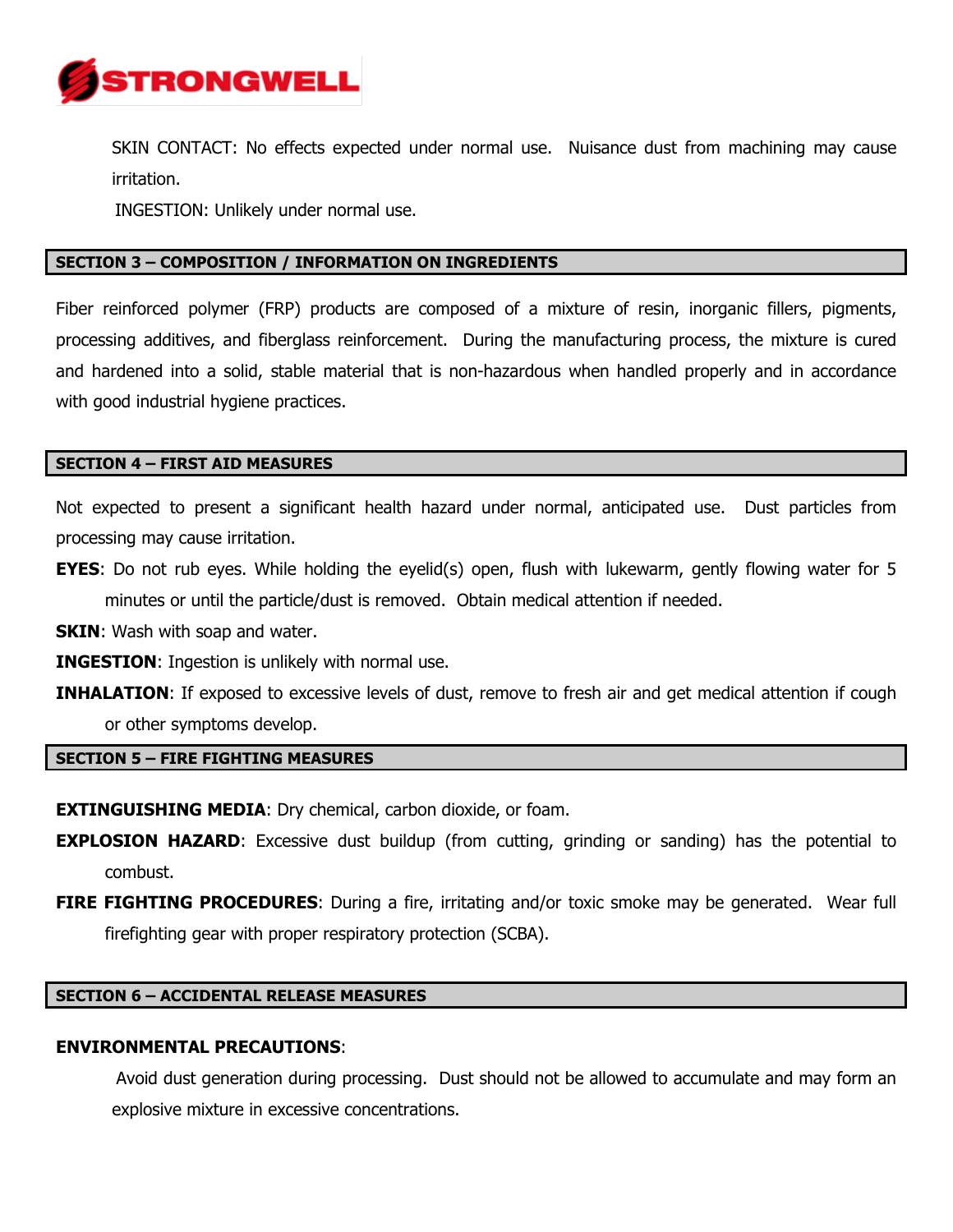

## **SECTION 7 – HANDLING AND STORAGE**

**GENERAL PROCEDURES**: Avoid contact with eyes, skin, and clothing. Wear proper gloves when handling. **HANDLING**: Refer to NFPA 654 for additional quidance on safe handling of combustible dusts.

## **SECTION 8 – EXPOSURE CONTROLS / PERSONAL PROTECTION**

| <b>Chemical</b><br>Component | <b>OSHA PELs (Permissible Exposure Limits for the</b><br>workplace) | <b>ACGIH TLV's (Threshold Limit</b><br>Values) |
|------------------------------|---------------------------------------------------------------------|------------------------------------------------|
| Particulate dust             | TWA: 15.0 mg/m3 (total dust)                                        | TWA: 5.0 mg/m3 (inhalable fraction)            |
| Particulate dust             | TWA: 5.0 mg/m3 (respirable fraction)                                | TWA: 1 fiber/cm3 (respirable<br>fraction)      |

**GENERAL PROTECTIVE MEASURES:** Do not inhale dust.

**EYE/FACE PROTECTION**: Wear safety goggles when processing, cutting, grinding, etc.

- **PROTECTIVE CLOTHING:** Wear protective clothing to minimize the potential for skin contact with dust. Irritation may occur from exposure to dust.
- **RESPIRATORY PROTECTION**: If respirable fibers/dust are generated, use HEPA respiratory protection. Dust may cause irritation of mucus membranes and respiratory tract.

#### **SECTION 9 – PHYSICAL AND CHEMICAL PROPERTIES**

**Physical State**: Solid **Odor**: Mild, Characteristic Odor **Color**: Various **Solubility in Water**: Insoluble

#### **SECTION 10 – STABILITY AND REACTIVITY**

**Stable:** Yes, under normal operations.

**Conditions to Avoid**: Flames with combustible dust.

**Hazardous Decomposition Products**: May form carbon dioxide, carbon monoxide, and toxic fumes when burned.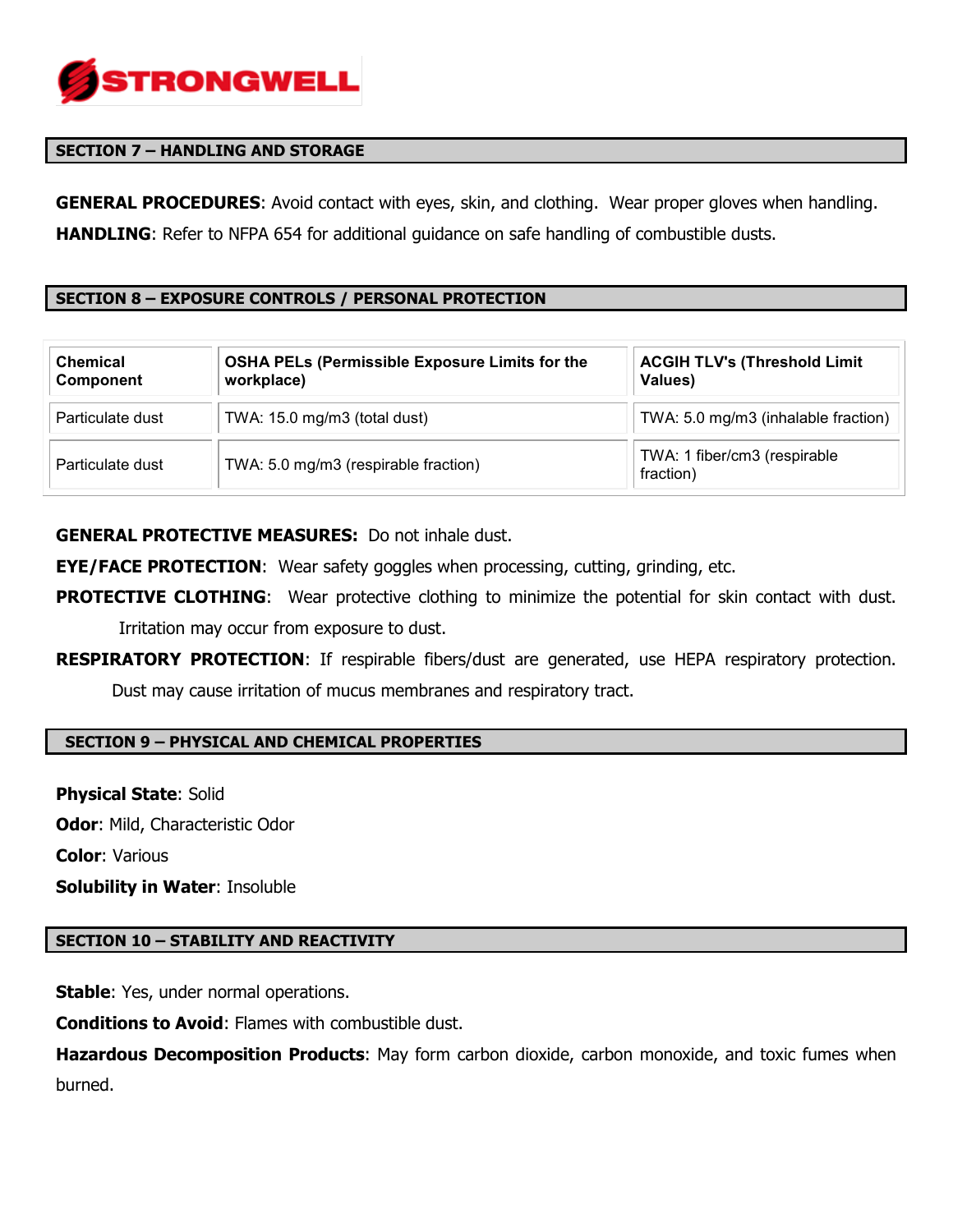

#### **SECTION 11 – TOXICOLOGICAL INFORMATION**

**No toxicological data is available for this product.**

**SECTION 12 – ECOLOGICAL INFORMATION**

**No ecological data is available for this product.** 

**SECTION 13 – DISPOSAL CONSIDERATIONS**

**As supplied, this product is not hazardous. Dispose of in industrially approved landfills. Consult federal, state, and local regulations for proper disposal.**

### **SECTION 14 – TRANSPORT INFORMATION**

**This product is not regulated as dangerous or hazardous goods for shipping.** 

**SHIPPING SYMBOLS/PLACARDS**: N/A

**SECTION 15 – REGULATORY INFORMATION**



## **U.S. EPA CERCLA:** NA

# **SARA TITLE III (SUPERFUND AMENDMENTS AND REAUTHORIZATION ACT) 311/312 HAZARD CATEGORY:** NA

- **RCRA STATUS:** This product, if discarded as a solid, is not a federal RCRA hazardous waste. Processing, use or contamination of this product may change the waste management options. State and local disposal regulations may differ from federal disposal regulations.
- **CALIFORNIA PROPOSITION 65:** Raw materials used during the manufacture of these products contain chemicals listed under the California Safe Drinking Water and Toxic Enforcement Act of 1986 (Prop 65) as either a carcinogen or a reproductive toxicant.